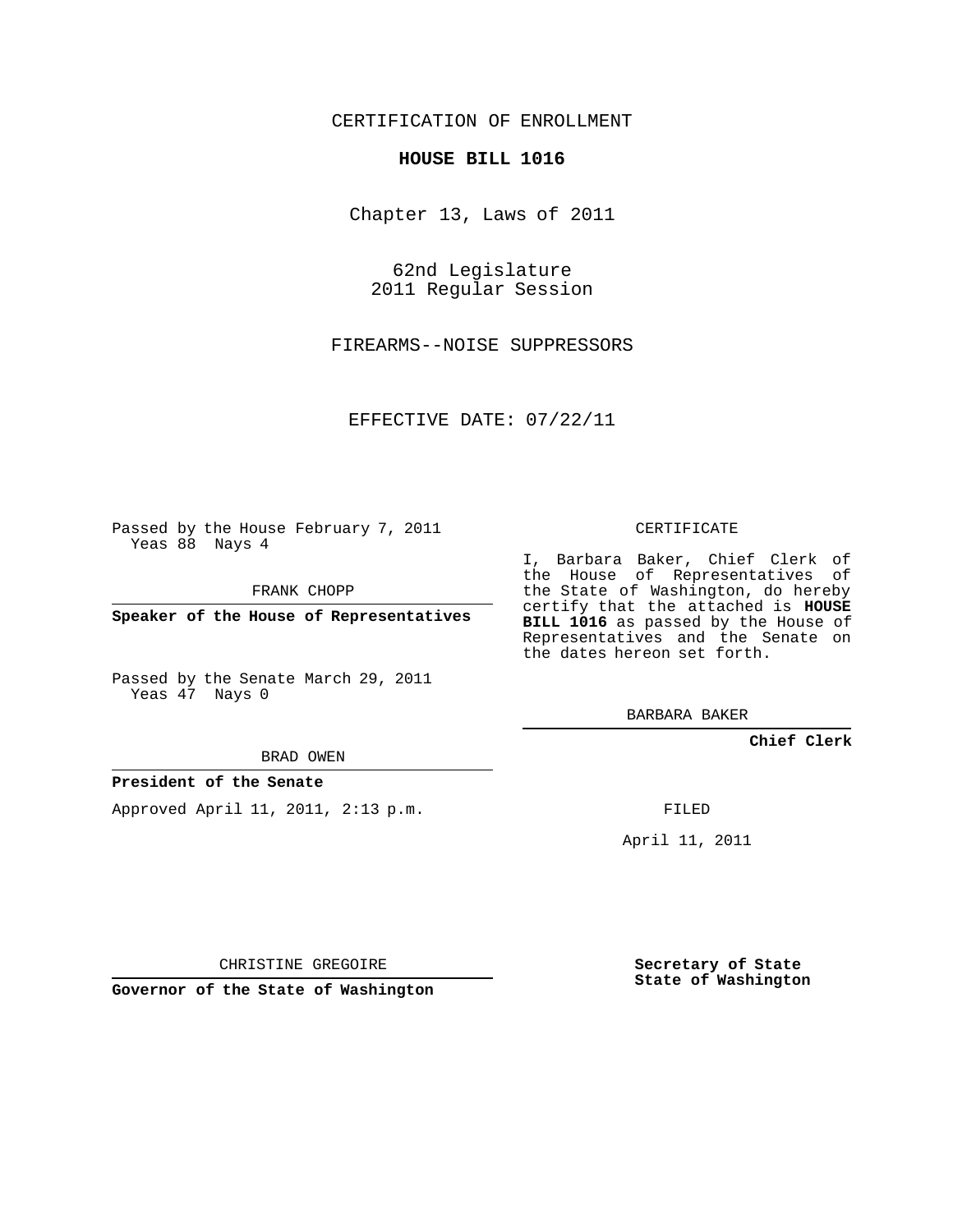# **HOUSE BILL 1016** \_\_\_\_\_\_\_\_\_\_\_\_\_\_\_\_\_\_\_\_\_\_\_\_\_\_\_\_\_\_\_\_\_\_\_\_\_\_\_\_\_\_\_\_\_

\_\_\_\_\_\_\_\_\_\_\_\_\_\_\_\_\_\_\_\_\_\_\_\_\_\_\_\_\_\_\_\_\_\_\_\_\_\_\_\_\_\_\_\_\_

Passed Legislature - 2011 Regular Session

## **State of Washington 62nd Legislature 2011 Regular Session**

**By** Representatives Blake, Condotta, Armstrong, Shea, Kretz, Klippert, McCune, Takko, Van De Wege, Dunshee, Probst, Liias, Miloscia, Finn, Hurst, Springer, Goodman, Rodne, Orcutt, Haigh, Dickerson, Taylor, Warnick, Hope, Dammeier, Kristiansen, Chandler, Ross, Sells, and Upthegrove

Prefiled 12/13/10. Read first time 01/10/11. Referred to Committee on Judiciary.

 1 AN ACT Relating to firearm noise suppressors; and amending RCW 2 9.41.250.

3 BE IT ENACTED BY THE LEGISLATURE OF THE STATE OF WASHINGTON:

 4 **Sec. 1.** RCW 9.41.250 and 2007 c 379 s 1 are each amended to read 5 as follows:

6 (1) Every person who:

 (a) Manufactures, sells, or disposes of or possesses any instrument or weapon of the kind usually known as slung shot, sand club, or metal knuckles, or spring blade knife, or any knife the blade of which is automatically released by a spring mechanism or other mechanical device, or any knife having a blade which opens, or falls, or is ejected into position by the force of gravity, or by an outward, 13 downward, or centrifugal thrust or movement;

14 (b) Furtively carries with intent to conceal any dagger, dirk, 15 pistol, or other dangerous weapon; or

16 (c) Uses any contrivance or device for suppressing the noise of any 17 firearm unless the suppressor is legally registered and possessed in 18 accordance with federal law,

19 is guilty of a gross misdemeanor punishable under chapter 9A.20 RCW.